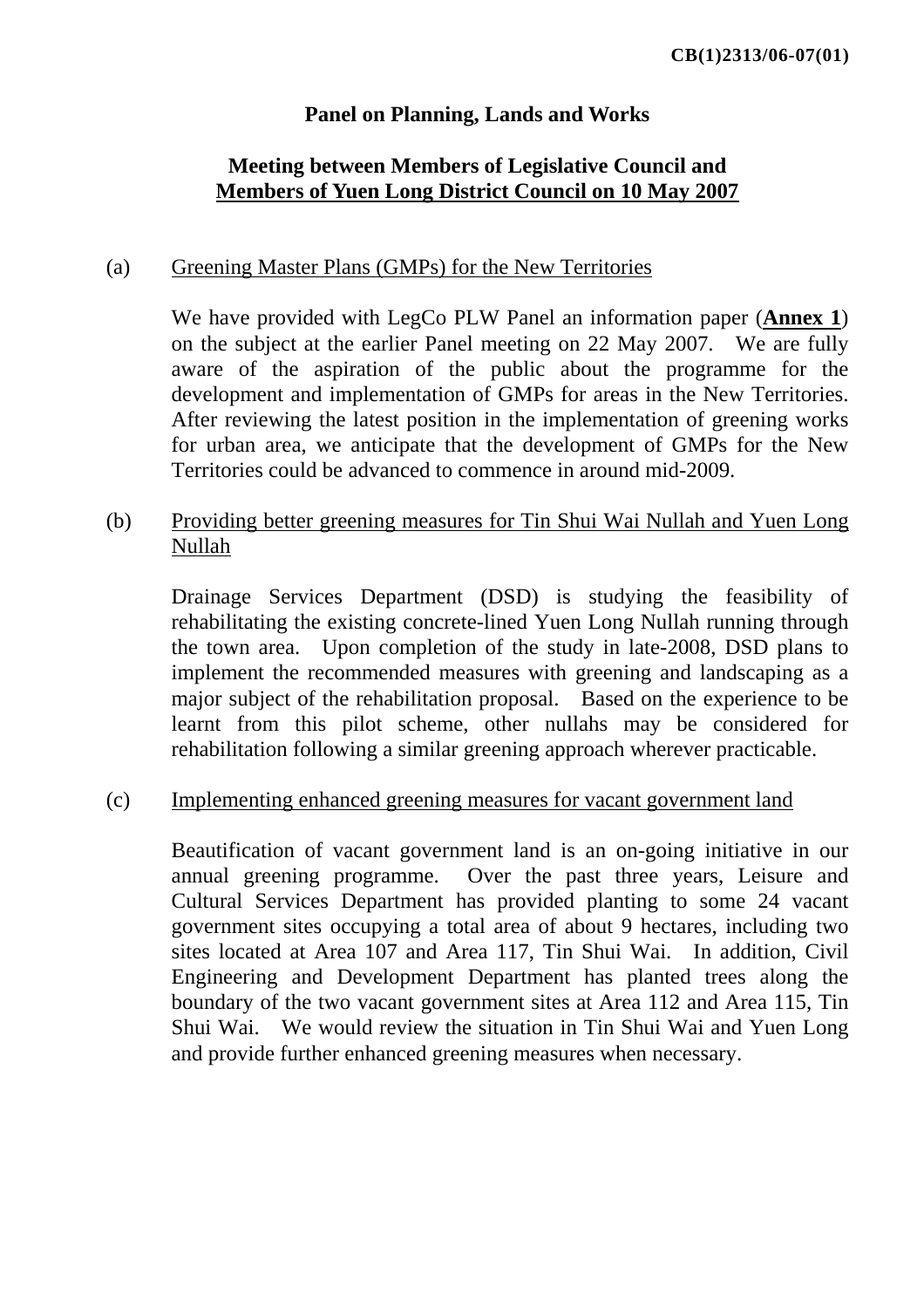### (d) Implementing green roof projects for existing and new Government buildings

Since 2001, Architectural Services Department (ArchSD) has incorporated rooftop or podium landscape designs in new government building projects (including schools, office buildings, hospitals, etc.) wherever practicable. Up to now, about 50 building projects with such green features have been completed, while other 30 projects are under construction and/or planning. A list of building projects provided with green roof facilities in Yuen Long and Tin Shui Wai is enclosed at **Annex 2**. ArchSD has also identified 20 existing government buildings, including Yuen Long Government Primary School, for retrofitting green roof in 2007/08.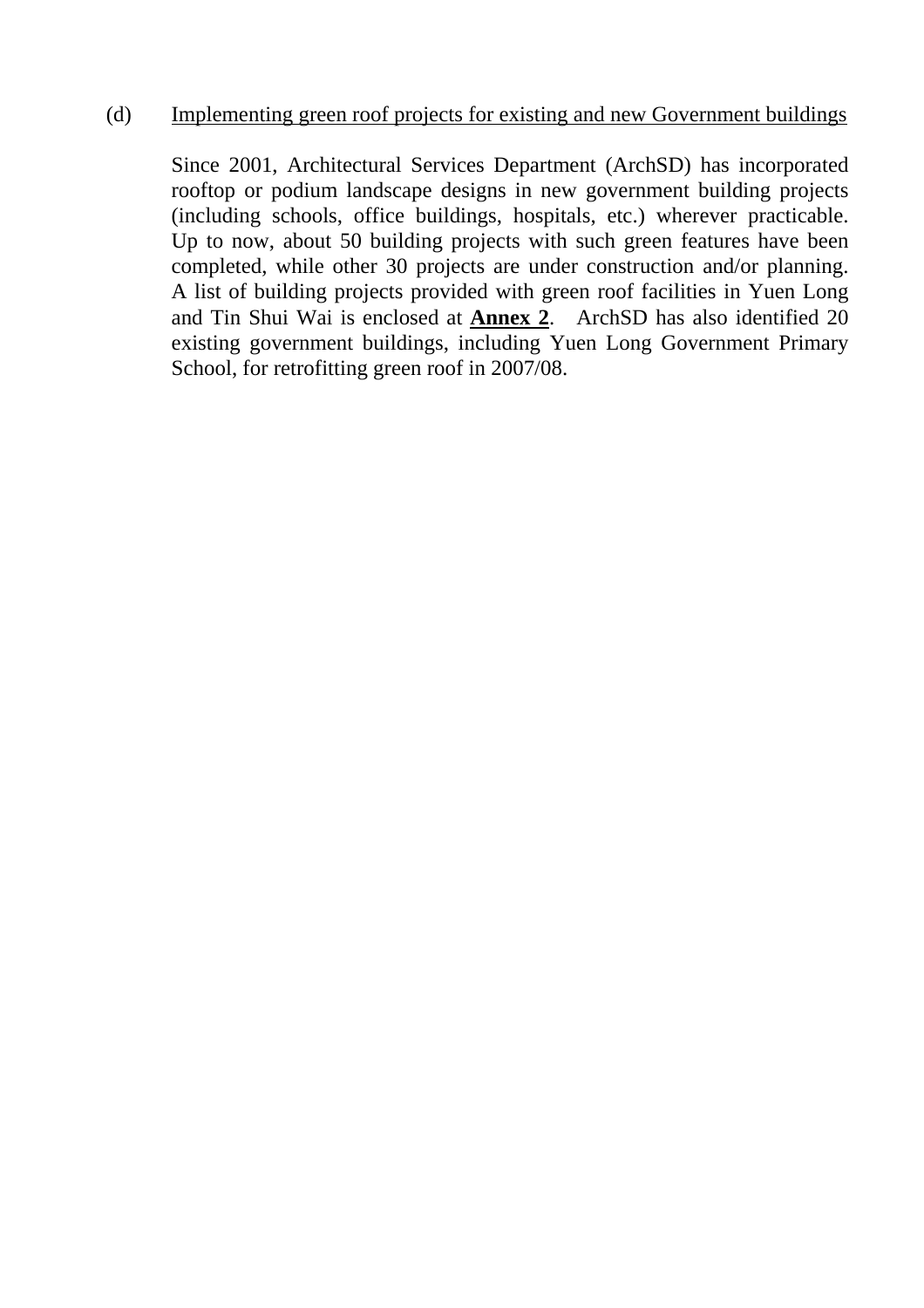# **LEGISLATIVE COUNCIL PANEL ON PLANNING, LANDS AND WORKS**

# **GREENING MASTER PLANS FOR AREAS IN THE NEW TERRITORIES**

### **PURPOSE**

 The purpose of this paper is to inform Members on the plan of the Administration to develop and implement greening master plans (GMPs) for areas in the New Territories (NT).

## **BACKGROUND**

2. A GMP seeks to define comprehensively the greening framework of an area by studying into its characteristics and particular needs as well as providing a guide to the planning, design and implementation of works so as to achieve comprehensive, consistent and sustainable greening results.

3. The Administration embarked on the development of GMPs in September 2004 and selected the two areas of Tsim Sha Tsui and Central as a pilot scheme to try out the new greening initiative. Upon the successful development of the above two GMPs in mid-2005, we decided to extend the scope of the scheme to cover other urban areas in Hong Kong and to roll out the development of the GMPs in stages. With the support of this Panel and the funding approval of the FC, we started the development of GMPs for another five areas, viz. Mong Kok, Yau Ma Tei, Sheung Wan, Wan Chai and Causeway Bay in January 2007.

4. We consulted this Panel on 27 March 2007 to seek Members' view on our proposal to develop GMPs for all remaining urban areas in Kowloon and on Hong Kong Island. While the proposal was generally supported, some Members requested us to review the timetable for the development and implementation of GMPs for the NT.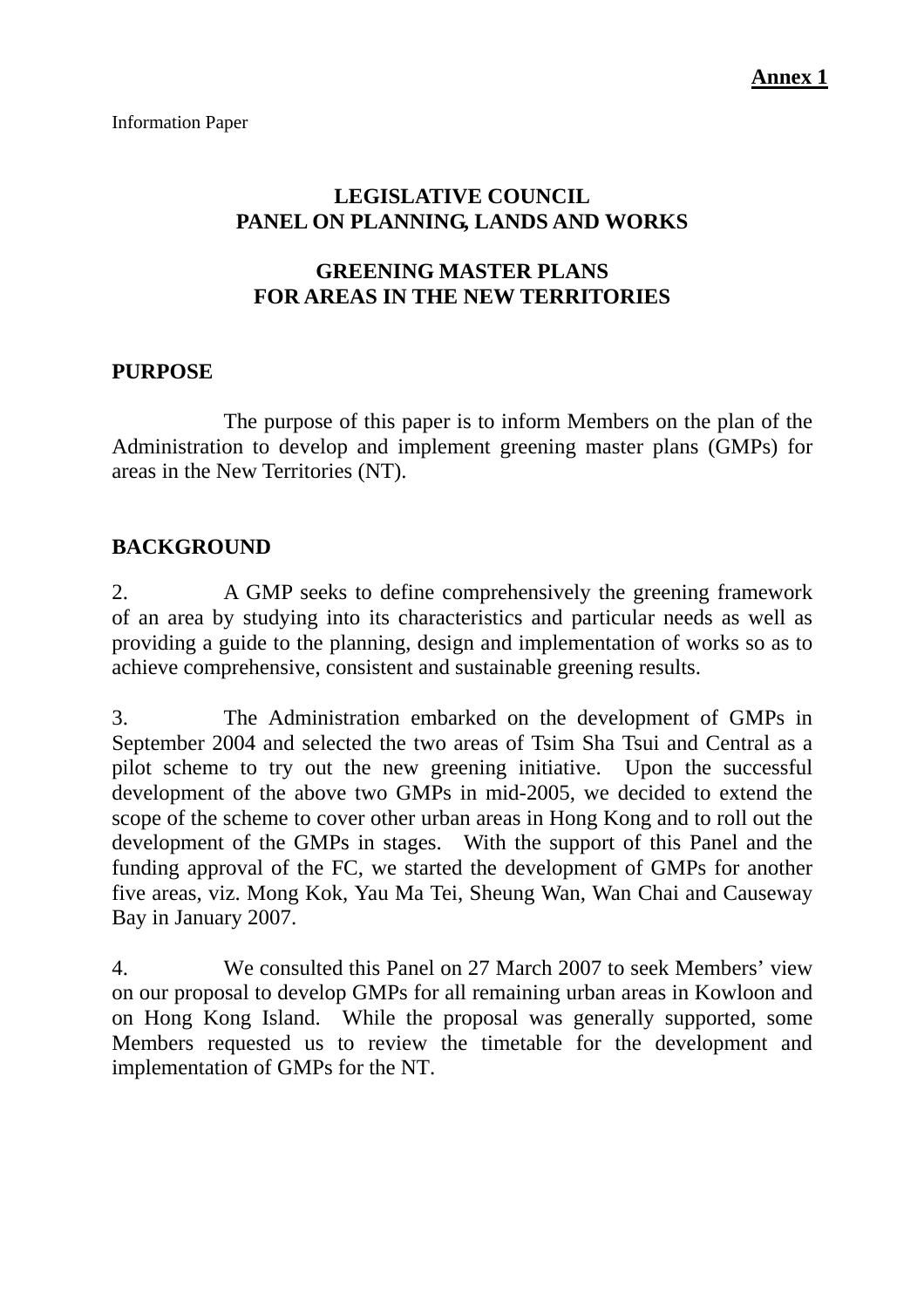#### **GMP FOR THE NEW TERRITORIES**

5. Regarding GMPs for the NT districts, we are aware of the aspiration of the general public. Greening provisions in large areas in the NT are better than the urban areas due to the well-planned new town developments. For instance, more advanced and comprehensive planning standards have been adopted in Sha Tin and Tai Po. In addition, Landscape Master Plans were prepared for some new towns to facilitate provision of greening facilities. More open spaces are reserved for greening and landscaping purposes.

6. As a result, greened space in the NT districts, both by way of natural greenery of virgin landscape in rural/under-developed areas or cultivated greenery of planned provisions in new towns, is generally more abundant than urban areas in Kowloon and on Hong Kong Island. Our preliminary investigation indicates that the existing green coverage ratio of NT is about 74% (i.e. green coverage area/total area of NT districts) while that of the urban districts is about 46% only.

7. Despite the existing greening conditions of NT districts, we consider that the development of these GMPs should be carried out as soon as practicable, taking account of resources and the development programmes committed for the urban areas. We shall start drawing up a programme for the GMPs for NT districts after we have seen the response to our proposed tender for the GMPs for the urban areas. We will by then be able to determine whether the market have sufficient resources to cope with the substantial undertaking and will prepare a practical timetable for rolling out the GMPs for the NT districts.

8. As the total area of NT districts is over 97,000 hectare, which is seven times more than urban areas, we intend to focus on those areas of NT with higher population density for resources and cost effectiveness considerations. For built-up areas in NT, greening measures would be implemented in some focal areas without awaiting the development of GMPs for these areas so as to expedite greening. We have already identified focal points for some NT districts in consultation with relevant District Officers of the Home Affairs Department. Design of the proposed greening measures for these areas including Sha Tin, Tai Po, North District, Yuen Long, Tsuen Wan and Tung Chung are underway.

**Environment, Transport and Works Bureau Civil Engineering and Development Department May 2007**